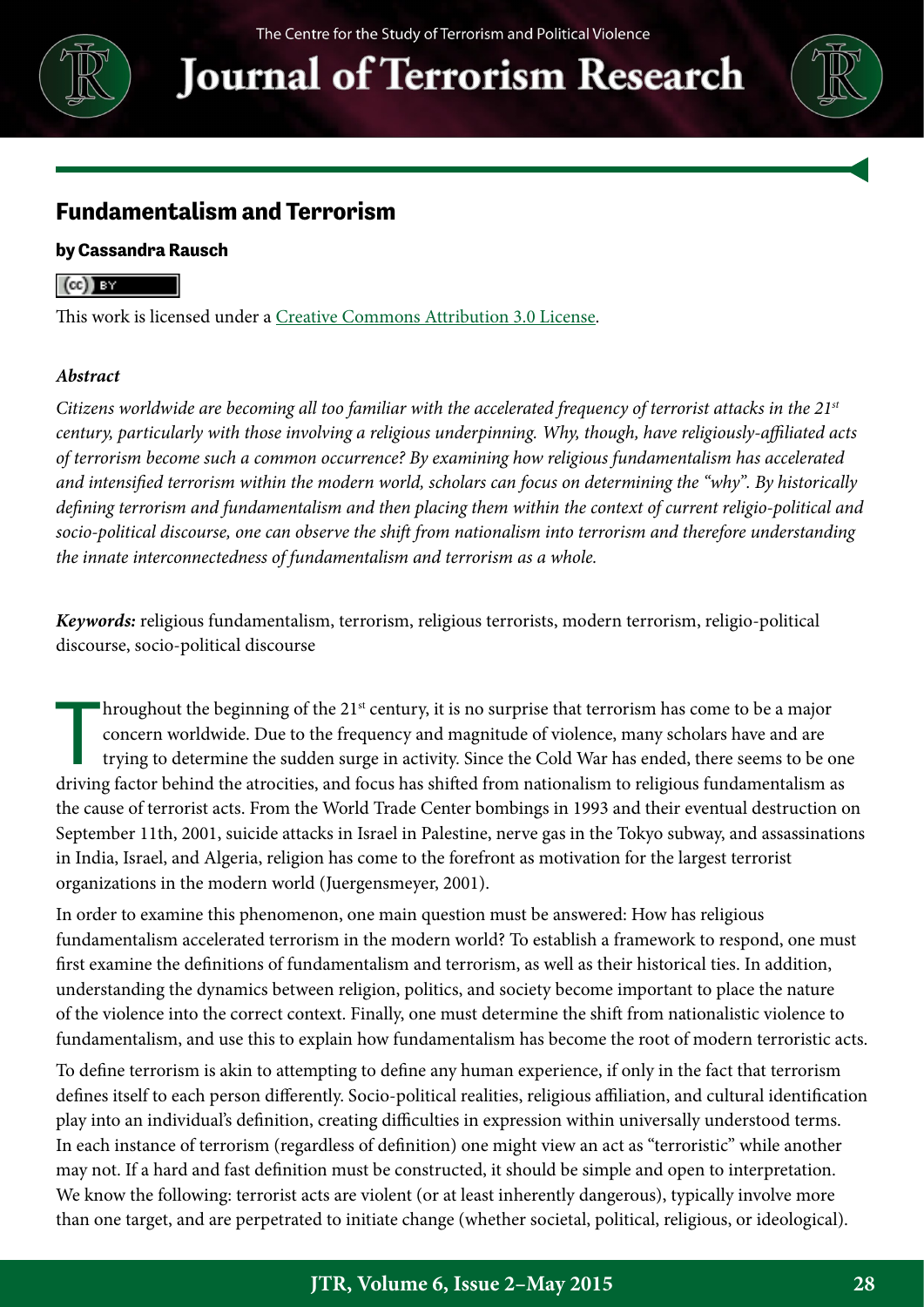# **Journal of Terrorism Research**



Therefore, one may choose to define an incident as an act of terrorism if the violence or the threat of violence was used against more than one person in order to instigate change on a societal, political, religious, or ideological level.

Fundamentalism, however, is much easier to define. Simply put, it is an unwavering faith to a religious belief system, though some assert that the term 'fundamentalism' is another way of excusing 'normal' religion and isolating problems into a deviant form of the doctrine (Juergensmeyer, 2004). Though originally used to describe certain sects of Christianity, this strict adherence to theoretical doctrine has stretched to include all major world religions. Multiple terrorist acts have been committed by "followers" of other religions; specifically, due to current developments and acts committed by the Islamic State of Iraq and the Levant (ISIL), this examination will focus on Islamic fundamentalism. Whether through the original political split inside of Islam or the eventual Shiite-Sunni split that has led to numerous conflicts, Islam has been in almost constant turmoil since its appearance, with fundamentalism and radicalization inside of its doctrine becoming a mitigating factor in most of the terrorist acts completed within the 21<sup>st</sup> century (White, 2012). With these definitions in mind, examining the historical background of both terrorism and fundamentalism will provide a context in which to place the influence of religious terrorism on politics and society.

### *Historical Background*

The word 'terrorism' first originated during the French Revolution (1789-1799) and was used to describe the government; by 1848, it was used to describe violent revolutionaries (White, 2012). By the end of the 1800's and early 1900's, the meaning had again changed to describe the violent acts of several organized groups, such as labor organizations, anarchists, nationalistic groups, and ultra-nationalistic political organizations. Eventually, nationalism became the main motivation behind acts of terrorism; however, a clear shift had already begun as religion came to the forefront of terroristic reasoning.

According to Hirschmann (2000), five types of terrorism now exist: ideological, involving the desire for revolutionary changes within political or social structures; ethno-political, in which ethnic minorities long for their own state within an existing state or some degree of political and cultural autonomy; religious, where a desire to impose religion-based norms of conduct appears and can evolve into apocalyptic fanaticism; single issue, involving the extremist militancy of groups/individuals protesting a perceived grievance; and "chosen ones", who are mentally disturbed/deranged individuals with a certain mission or social philosophy who are not connected to a network (pg. 299). All things considered, one could make a justifiable argument that while all "types" of terrorism are equally valid in their need for examination, in light of recent events religious motivations stand in the forefront and require immediate consideration.

This shift has been attributed to increasing amounts of acts involving religious terrorism to political Islam, Christian fundamentalism, and Messianic Zionism (Bergesen & Lizardo, 2004). As terrorist ideologies have become more religious, terroristic violence has become more indiscriminate and targets appear to be more geographically dispersed. In regards to fundamentalism, groups wishing to have their religion practiced purely are called fundamentalist, as are groups pushing for an overhaul of the national or global political system with a cultural connection to a religion (Emerson & Hartman, 2006). While first used to describe a conservative strain of Protestantism developed in the United States, the fundamentalist 'battle' was not so much with the secular state as it was between other Protestant people and organizations; however, other organizations and sects were attempting to modernize, with fundamentalists becoming militantly opposed (Emerson & Hartman, 2006).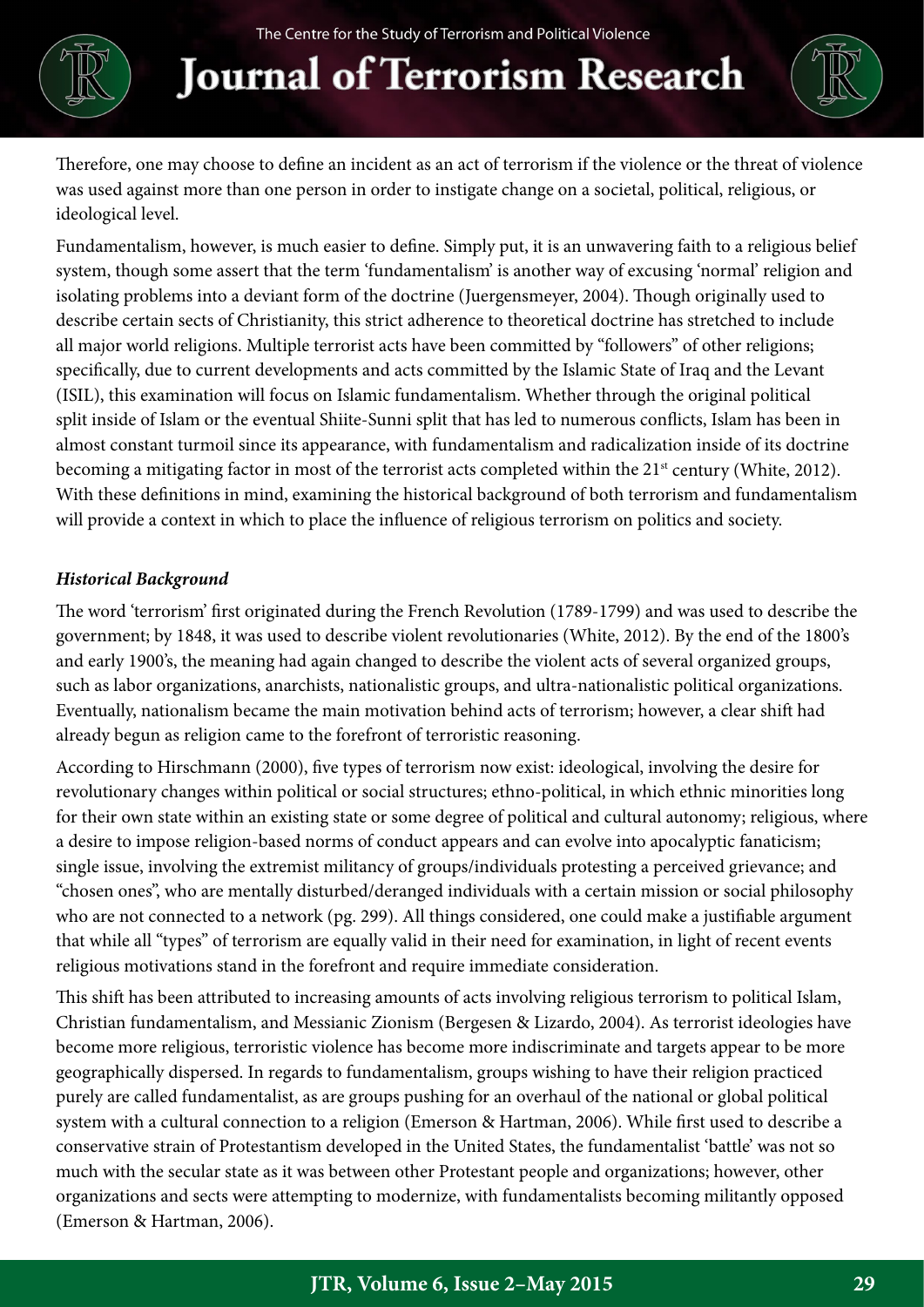

## **Journal of Terrorism Research**



While this conflict eventually died out, and fundamentalism relatively disappeared until the 1970's, some have stated that without modernization and secularization there would be no fundamentalism; when resurgence did occur in the 1970's, it appeared more politically active than before, and was beginning to be observed as part of most of the world's religions (Emerson & Hartman, 2006). Considering the shift that occurred, religious fundamentalism then came to been seen as an aggressive politicization of religion for the pursuit of nonreligious ends, being only a superficial form of terrorism or extremism; this definition fits more clearly with what fundamentalism has become in the late 20th and early 21st centuries (Tibi, 1998).

When examining historical ties between terrorism and fundamentalism, one can look at the developed ideological and organizational requirements of modern fundamentalism from Emerson and Hartman (2006), which closely resemble the process of radicalization and indoctrination of an individual into a terrorist organization described by White (2012). Ideological requirements for modern fundamentalism include defense of tradition, selective choice in doctrine, dualistic morality, absolutism, and messianism (Emerson & Hartman, 2006). This clearly connects with the organizational requirements, including an elect/ chosen membership, set boundaries for inclusion, "chosen" leaders, and behavioral requirements. White (2012) describes the process of radicalization as involving an alienated young man, who upon meeting other alienated young men forms a group. From there, the group gravitates towards religion, and attempt to outdo each other in their zeal for the cause. The religion then begins to be interpreted in militant terms- while most groups stop at this point, some continue development leading to a militant group that encounters a terrorist contact, and join the terrorists through a group decision (White, 2012). Keeping in mind these ties of organization, the religio-political and socio-political discourses regarding fundamentalism and terrorism can now be examined.

### *Religio-Political and Socio-Political Discourse*

First, one must note that while most think of Islam and politics as synonymous, terrorist attacks are driven by Islamic extremists and political Islam stands separate from that extremism, though they are just as disillusioned by with the Western World (Ayoob, 2004). In fact, many Muslims become upset when their faith is portrayed in terms of violent terrorism, as the majority of the violence seen with Islamic fundamentalists should be attributed to the religio-political environment instead of the religion itself; in those states where religious freedom is allowed and/or encouraged, violence is rare and becomes limited to isolated incidents, as opposed to the violent religious groups that continue to emerge in countries where the state suppresses religious freedom or espouses one religion over another (Emerson & Hartman, 2006; White, 2012).

Specifically focusing on al Qaeda, some question the idea of the organization being fully religious, and instead define it as a violent political organization that attempts to hide behind Islam; while the doctrine of Islam is usually described as peaceful and tolerant by religious scholars, the basic mission of al Qaeda is to create a popular uprising that will destroy Western influence and reestablish the caliphate system (Hart, 2008, *in* White, 2012). Bin Laden, as the leader of al Qaeda, adopted the philosophies of Abdullah Azzam, who believed that Islam had been dominated by foreign powers for far too long; this was seen as an opportunity to wage a 'holy war' against the United States, the West, Israel, and Muslims who opposed jihadist theology (White 2012). After declaring war on the United States in 1996, bin Laden had his religious council issue two religious fatwas in 1998 in order to validate his opposition of the Western world; since that time, al Qaeda has completed many terrorist attacks on the world stage, though its capabilities to do so have been slightly diminished (Sageman, 2009, *in* White, 2012; White, 2012).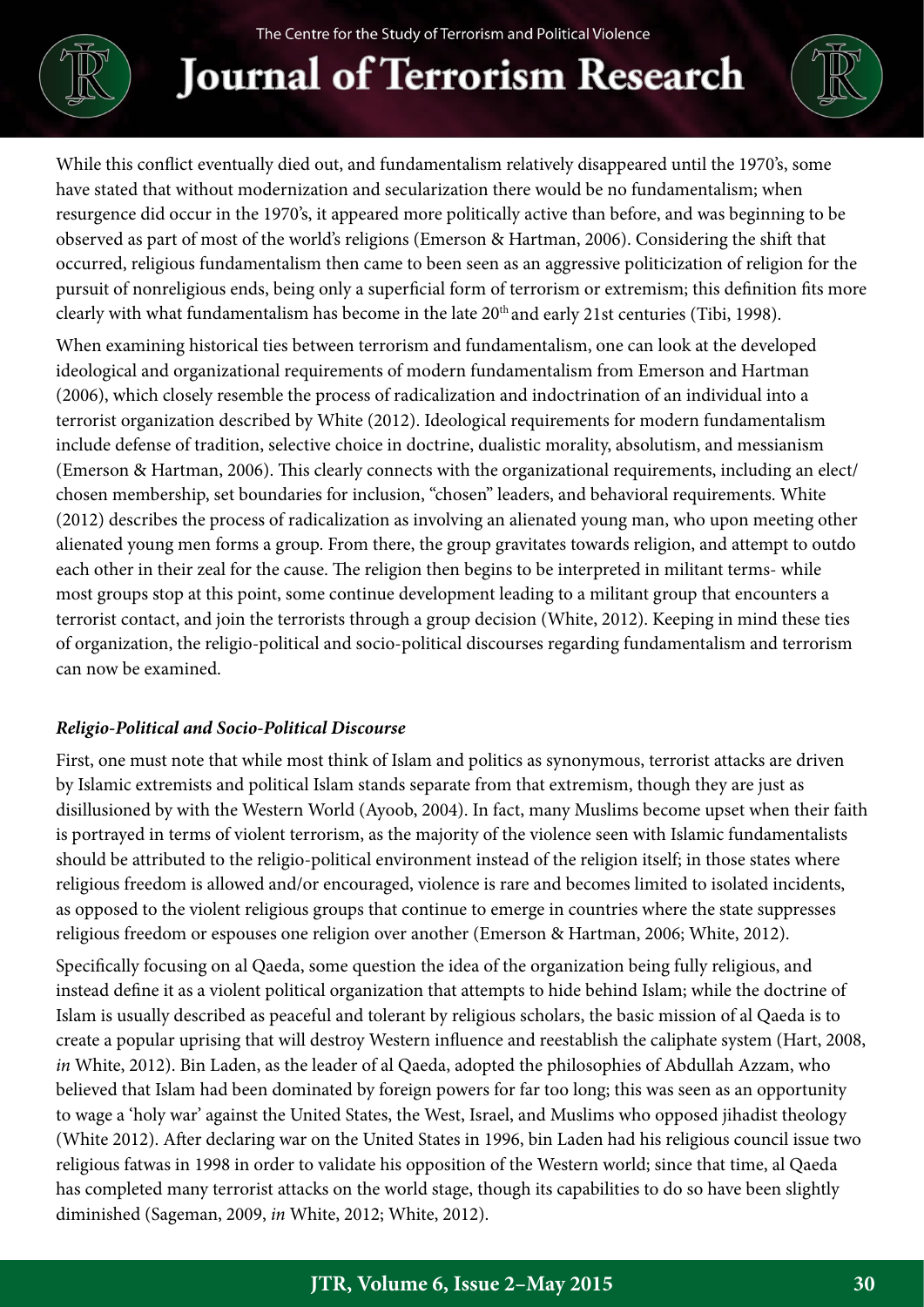

# **Journal of Terrorism Research**

Radical religious movements based in cultures of violence have been found to contain three commonalities: rejection of compromises with liberal values and secular institutions, refusal to observe boundaries that secular society has set upon religion, and attempts to create a new form of religiosity that rejects what they regard as weak, modern substitutes for their religion's origin (Juergensmeyer, 2011). In the case of religious extremism, rules that cause members to conform in ways of behavior, violence, intolerance, and self-destruction to achieve the group's goals work to legitimize their interpretation of religious doctrine (Pech & Slade, 2006). Furthermore, these groups hide within cultural and religious shadows with a sense of justification, eschewing the political goals of social order and community, and vehemently oppose the dominant political power; from a 'terrorist' point of view, they are waging jihad, which legitimizes any action perpetuated against mankind, even if it is forbidden in the mainstream form of Islam (Pech & Slade, 2006). Therefore, one could argue that the need for religion sprung from treachery observed in societies around them, as the modern secular world caused them to feel victimized and abandonment of religion in such a world would mean a loss of their own individual identities; by fashioning a 'traditional' (fundamentalist) religion of their own making, they created an outlet to express the concerns they had not only with their religious/ethnic/national communities, but with their own personal selves (Juergensmeyer, 2001).

While 'religious terrorists' may have anti-modern goals and strive to return society to an idealized past therefore making them anti-democratic and anti-progressive, there is another viewpoint contending that terrorism can be seen as a socio-political phenomenon that difficult to define objectively and universally, being that it is largely context-based (Bhatia, 2009; Gunning & Jackson, 2011). When observing religious terrorism from their own political perspective, it may be possible that communities affected by poverty, underdevelopment, and fragility of state are breeding grounds for dissatisfaction, and lead to potential violence with the realization of extremism through acts of terrorism (Pech & Slade, 2006). Additionally, though this argument is focused on rise of religious fundamentalism and its acceleration of terrorism, the possibility exists that religion might not be the primary cause of this acceleration.

Furthermore, structural factors that have been known to be key drivers in political factors might have a huge influence in the Middle East, as it is a war-torn region with state repression, political exclusion, and horizontal inequality; a long transition of transnational non-state networks rooted in socio-religious structure then provides extensive funding opportunities for extremism (Gunning & Jackson, 2011). In addition, economic and social tensions experienced by large numbers of people were not religious, and instead were issues of social identity and participation; however, these secular ideological expressions of rebellion were replaced by ideological formations that are religious (Juergensmeyer, 2004). This replacement becomes evident through the shift from nationalism as the underpinnings of terrorism to religion as seen in modern times.

### *From Nationalism to Fundamentalism*

Acts of murder on behalf of a moral code has traditionally been a political statement, and bringing religion into the field breaks the state's monopoly on this morally sanctioned killing (Juergensmeyer, 2001). This works to support the notion that nationalism has been replaced as the underpinnings of terrorism in recent times. As mentioned previously, the word 'terrorism' was originally ascribed to violent revolutionaries, political groups, and nationalistic groups- why, then, has the shift to religious reasoning occurred? This could be attributed to the decline of political and oppositional resistance in many modernized countries, most likely due to the loss of political capabilities; in the Western world, democratic societies have lessened the need for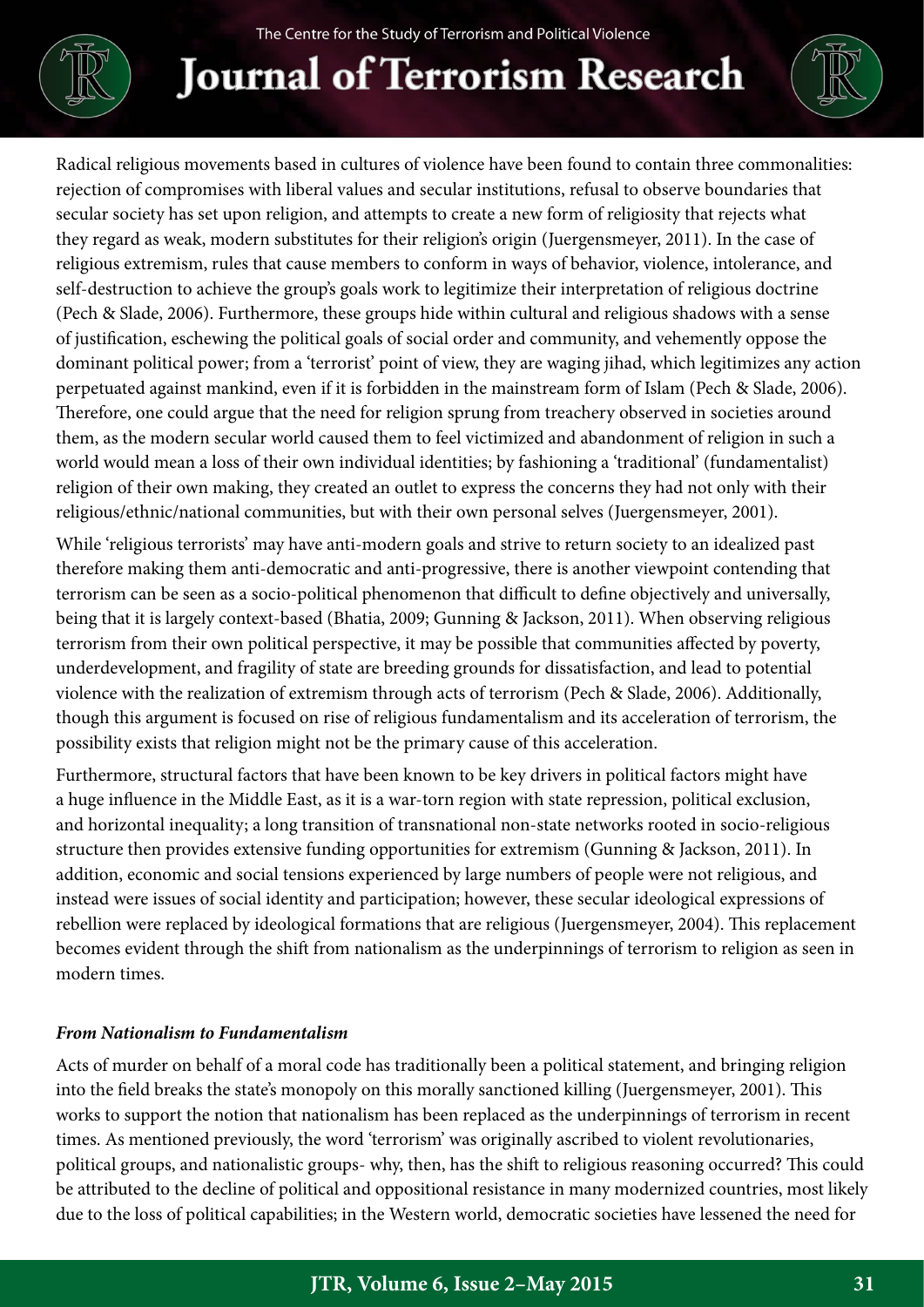

## **Journal of Terrorism Research**



political action, and the resurgence of religion plays a large part in the decline of nationalistic terrorism (Ross & Gurr, 1989). From a Marxist point of view, the modernization of society should cause a decline in religious identification; however, it seems that the opposite is true, and some even state that without modernization and secularization there would be no fundamentalism (Emerson & Hartman, 2006; White, 2012). A possible cause, at least in the context of Islamic fundamentalism, could be that religious authority can provide a readymade replacement for secular authority, so the attempt becomes to challenge the legitimacy of the secular authority and gain support on the basis of religion (Juergensmeyer, 2001). This religiously motivated political shift works to further the goals of the terrorist extremists.

Furthermore, the link between religion and terrorism can be inferred from a statistical observation that 'religious terrorists' have been more violent than their secular counterparts in recent decades, causing a major shift from left-wing and anti-colonial violence towards religiously inspired violence in recent times (Gunning & Jackson, 2011). With an increasing presence of violent eschatology, a group believing it must wage war to purify the Earth before the return of a deity becomes a defining factor in the 'religious' terrorism of the modern day- for example, the idea of a holy jihad against the West by Islamic fundamentalists has become the driving force behind violent attacks in the past few decades (White, 2012). From 1980 onward, religious groups were responsible for ever-increasing violent conflicts in comparison to non-religious nationalist groups, allowing one to argue that the new 'religious' terrorism is due to the increasing prevalence of religion in the ideology of terrorist organizations, subsequently working to influence the increase of indiscriminate violence (Bergensen & Lizardo, 2004; Fox, 2004).

### *Fundamentalism and Terrorism*

When looking at *how* fundamentalism has accelerated terrorism, one must consider the effect fundamentalism has had on modern day terrorism. To begin, many scholars claim that 'religious terrorists are more dangerous', and that with strong religious beliefs comes the increased likelihood of conflict, even going so far as to state that the term 'religious terrorism' insinuates an implicit relationship between religious ideas and violence (Emerson & Hartman, 2006; Enders & Sandler, 2000; Fox, 2004; Gunning & Jackson, 2011; Juergensmeyer, 2001; Pearce, 2005; White, 2012). Religious terrorism produces radical value systems, different methods of legitimation and justification, skewed morality, and subsequently may be a more lethal threat than that posed by traditional terrorists (Hoffman, 2006, *in* Gunning & Jackson, 2011). Development of a more symbolic nature of religion could bring about an emphasis on sacrifice and cosmic war as a means to achieve their specified end; in recent years, a terrorist incident is almost 17% more likely to result in death or injuries, with this increase in severity specifically attributed to the growth of religious terrorism (Enders & Sandler, 2000; Juergensmeyer, 2003). From a more historical perspective, the most basic reason for terrorism is to gain recognition or attention- the theatricality of modern terrorist attacks exemplifies this (Crenshaw, 1981). As the level of violence works to spread the publicity of the event, this direct combination working with religious motivation provides yet another reason why terrorism has been accelerated by fundamentalism.

Modern considerations of religious terrorism can be summed up very simply- current times have observed actions that become "terror for the sake of terror", i.e. acts that are intended to cause chaos and confusion, not to legitimize or push a political ideology (White, 2012). Though this assumption may or may not be correct, there have been events that could be perceived in this light. If one is to assume this idea is true, it could provide support the idea of religious terrorism being more deadly than 'traditional' terrorism, with the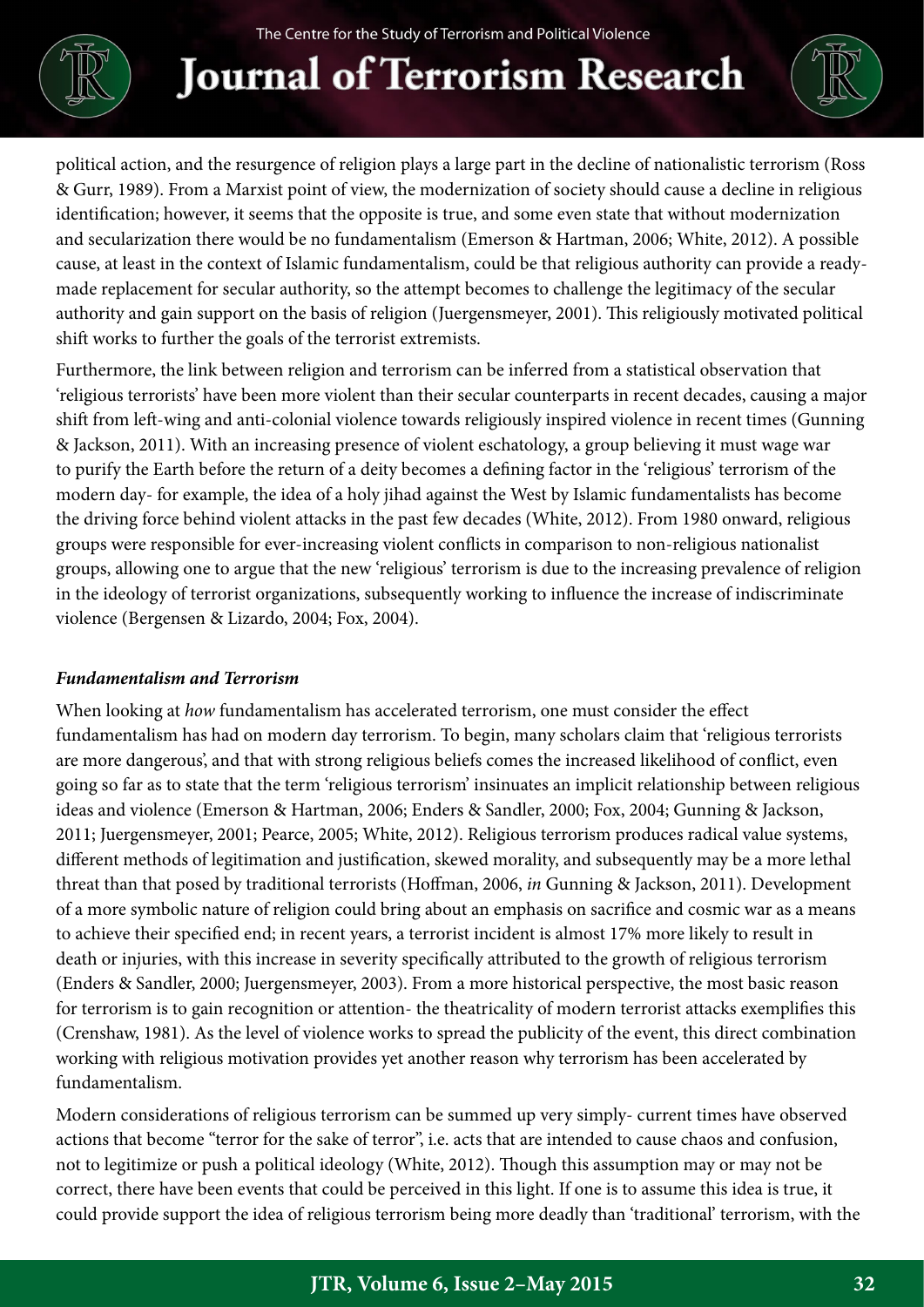

## **Journal of Terrorism Research**



assumed 'willingness' to kill larger numbers of people indiscriminately due to their religious perspective; for example, the World Trade Center assault had no obvious military or political goal, and could be considered a perverse performance of power intended to shock the world and draw people into their idea of a 'cosmic war' (Hoffman, 2006; Juergensmeyer, 2001). With an image of the perceived 'cosmic war', those engaged in the conflict have wildly different perspectives from other types of terrorism; by absolutizing the conflict and demonizing opponents, compromise becomes extremely difficult, as the fundamentalists hold out for the promise of total victory through divine intervention and strict adherence to these interpretations leads to violence in the minds of members (Juergensmeyer, 2001; Pech & Slade, 2006).

When regarding the lethality of religious terrorism, one must consider the prevalence of suicide tacticswith the terrorist knowing that they will die because of the act, the idea of self-sacrifice and great reward empower him/her to take more risks and be more destructive, as they are more likely to succeed (Wade & Reiter, 2007). Terrorist groups build new mythologies to justify their actions, and these most often include self-sacrifice or death, leading members to seek martyrdom and terror as their way of life and very existence becomes threatened by peace; this in itself could lead to increased violence, as the member committing the act of terror has no fear of repercussion from authorities (Stern, 2003). More support for an increase in violence with religious terrorism is found by the observation that the goals are not short-term, and the terrorists perpetuating these acts might not (and don't expect to) live to see their goal accomplished- their fight is for God (in whatever form), and the rewards are vast for those who aid in the struggle- in other words, by 'spiritualizing' violence, religion accelerates terrorism and gives it more power (Juergensmeyer 2001). Subsequently, religion brings new aspects to conflicts in several ways- by personalizing the conflict, rewarding those engaged (transcendently or otherwise), lack of mobilization directed only at social or political issues, organizational networks, a sense of moral justification for political encounters, and a justification of violence that challenges the state (Juergensmeyer 2004).

### *Conclusion*

By looking at the definitions and historical ties of fundamentalism and terrorism, exploring the religiopolitical and socio-political discourse relating to Islamic fundamentalism, and examining the shift from nationalistic terrorism to religious terrorism, one can better understand the reasoning presented to argue that fundamentalism has, in fact, accelerated terrorism in the modern world. As the severity of attacks increase, scholars will continue to examine the why of the situation in order to understand the motive behind the violence and attempt to determine if any actions could intercept or stop the violence. However, there will always be conflict, especially with religion; historically, religious conflict has experienced its share of rise and fall through the centuries, and our current time is no different. The focus, then, shifts from understanding why religious terrorism has escalated and accelerated terrorism to figuring out how to properly prepare and respond to such attacks, as well as develop ways to prevent such attacks. Unfortunately, the reality of the situation stands to reason that there will be no end to the conflict and violence, nor terrorism itself. Many countries are still vastly underprepared to deal with a terrorist attack of even moderate destruction. Preparation and response must be the focus of both scholars and governments alike; once the proper precautions are in place, prevention may become the focal point of research.

*About the author:* **Cassandra Rausch***, MS is currently a doctoral student in the Department of Criminal Justice at the University of Louisville, Kentucky who focuses on bringing interdisciplinary perspectives into*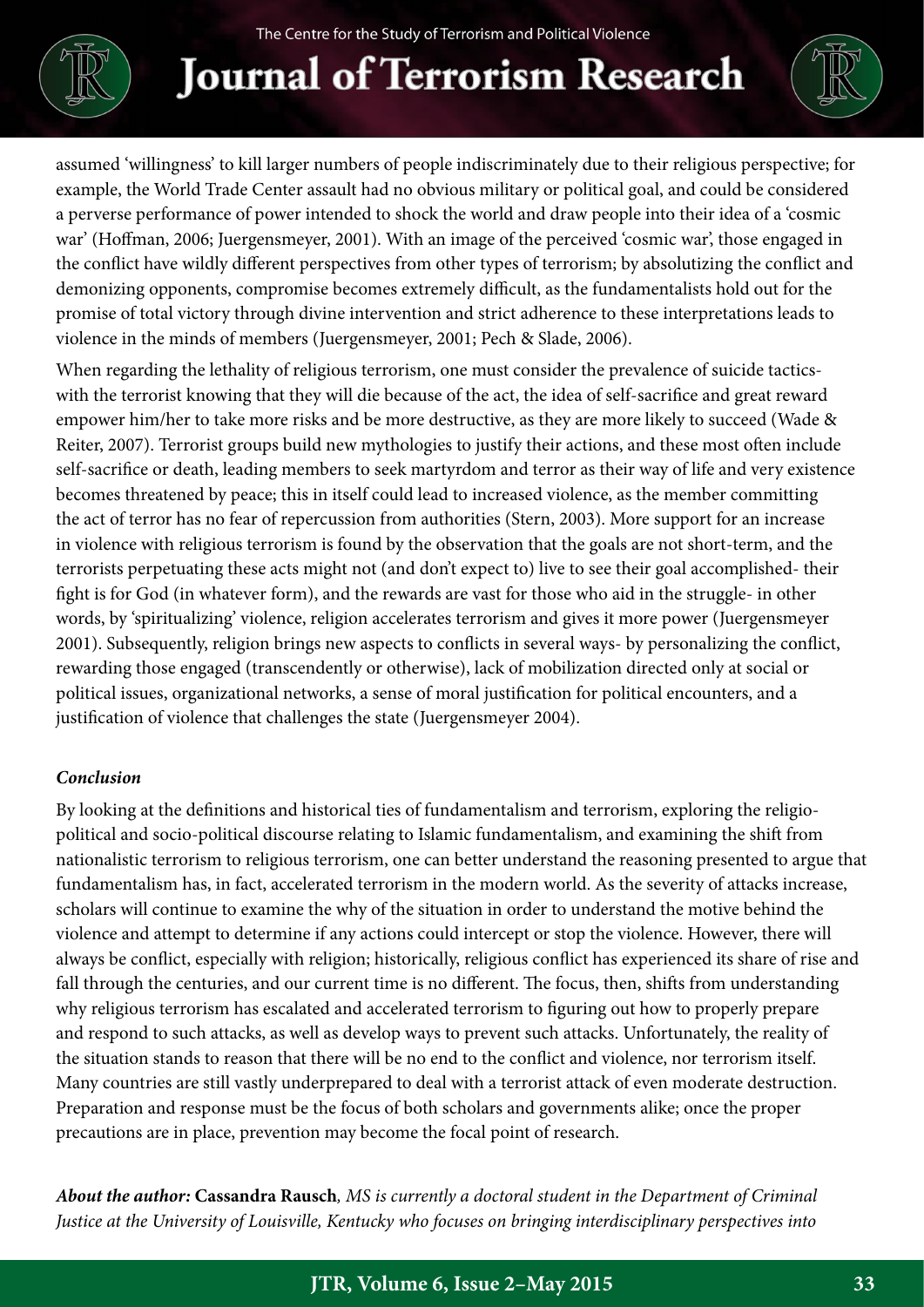

**Journal of Terrorism Research** 



*the discipline, particularly anthropological methods. While her main areas of research are policing and death investigation, she also examines issues regarding genocide, terrorism, and mass disasters. Through domestic and international conference presentations and journal publications, she hopes to enrich the literature regarding these topics and provide recommendations for new directions in the field.*

### *References*

Ayoob, M. (2004). Political Islam: Image and reality. *World Policy Journal*, 21(3), 1-14.

Ben-dor, G., & Pedahzur, A. (2004). The uniqueness of Islamic fundamentalism and the fourth wave of international terrorism. In A. Pedahzur & L. Veinberg (Eds.), *Religious fundamentalism and political extremism* (71-90). Portland, OR: Frank Cass & Co. Ltd.

Bergensen, A.J., & Lizardo, O. (2004). International terrorism and the world-system. *Sociological Theory*, 22(1), 38-52.

Bhatia, A. (2009). The discourses of terrorism. *Journal of Pragmatics*, 41, 279-289.

Crenshaw, M. (1981). The causes of terrorism. *Comparative Politics*, 13(4), 379-399.

Emerson, M.O., & Hartman, D. (2006). The rise of religious fundamentalism. *Annual Review of Sociology*, 32, 127-144.

Enders, W., & Sandler, T. (2000). Is transnational terrorism becoming more threatening? A time-series investigation. *Journal of Conflict Resolution*, 44(3), 307-332.

Fox, J. (2004). The rise of religious nationalism and conflict: Ethnic conflict and revolutionary wars, 1945- 2001. *Journal of Peace Research*, 41(6), 715-731.

Gunning, J., & Jackson, R. (2011). What's so 'religious' about 'religious terrorism'? *Critical Studies on Terrorism*, 4(3), 369-388.

Hirschmann, K. (2000). The changing face of terrorism. *Internationale Politik und Gesellschaft,* (3), 299-310.

Juergensmeyer, M. (2001). Terror in the name of God. *Current History*, 100(649), 357-360.

Juergensmeyer, M. (2003). *Terror in the mind of God: The global rise of religious violence.* University of California Pr.

Juergensmeyer, M. (2004). Is religion the problem? *Hedgehod Review*, 6(1), 1-10.

Pearce, S. (2005). Religious rage: A quantitative analysis of the intensity of religious conflicts. *Terrorism and Political Violence*, 17(3), 333-352.

Pech, R.J., & Slade, B.W. (2006). Religious fundamentalism and terrorism: Why do they do it and what do they want? *Foresight*, 8(1), 8-20.

Radojevic, K. (2002). Religion and terrorism. *Religija I Tolerancija*, 8(14), 239-252.

Ross, J.I., & Gurr, T.R. (1989). Why terrorism subsides: A comparative study of Canada and the United States. *Comparative Politics*, 21(4), 405-426.

Stern, J. (2003). *Terror in the name of god: Why religious militants kill*. New York, NY: Harper Collins.

Tibi, B. (1998). *The challenge of fundamentalism: Political Islam and the new world disorde*r. Berkeley, CA: University of California Press.